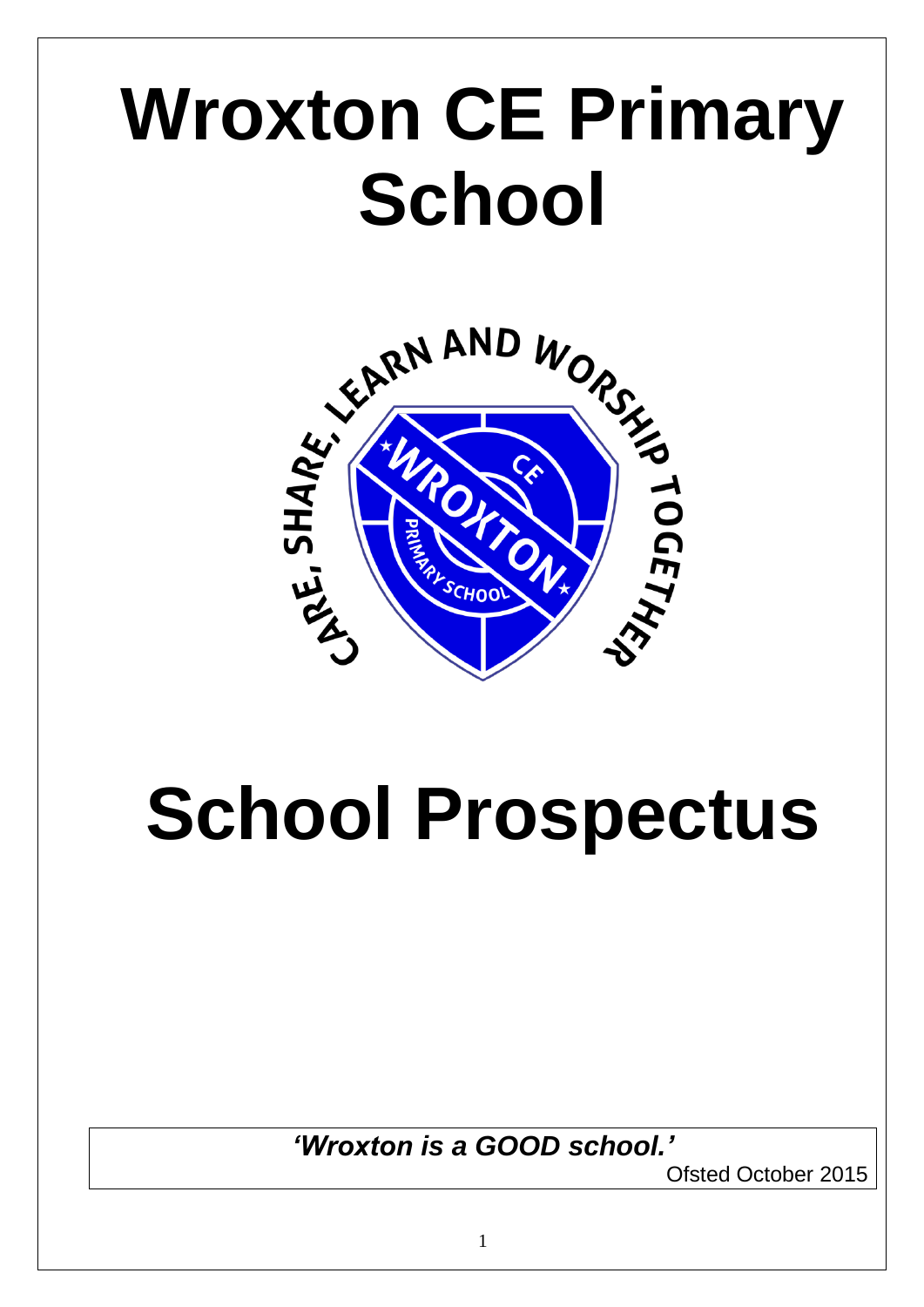### **WROXTON CE PRIMARY SCHOOL**



<TEL:01295> 730 298 WROXTON

APRIL GUINESS WROXTON CE PRIMARY SCHOOL HEAD TEACHER LAMPITTS GREEN **OXFORDSHIRF** 

EMAIL: [office.3004@wroxton.oxon.sch.uk](mailto:office.3004@wroxton.oxon.sch.uk) OX16 0XE WEB -SITE : http://wroxtonceprimaryschool.co.uk/

Dear Parent/Carer,

The choice of school for your child is a very important one.

We hope that you find the information within this prospectus helpful.

All the staff at Wroxton bring great commitment and professionalism to their job of teaching and caring for children. If you decide to choose our school for your child, we look forward to working in partnership with you and hope that you and your child will be very happy.

Please contact us if you would like to arrange a visit to the school or if we can be of further help in any way.

Yours faithfully,

*April Guiness* **Headteacher** 

## *'The school cares well for its pupils. They all feel safe and included and so they thrive' Ofsted 2015*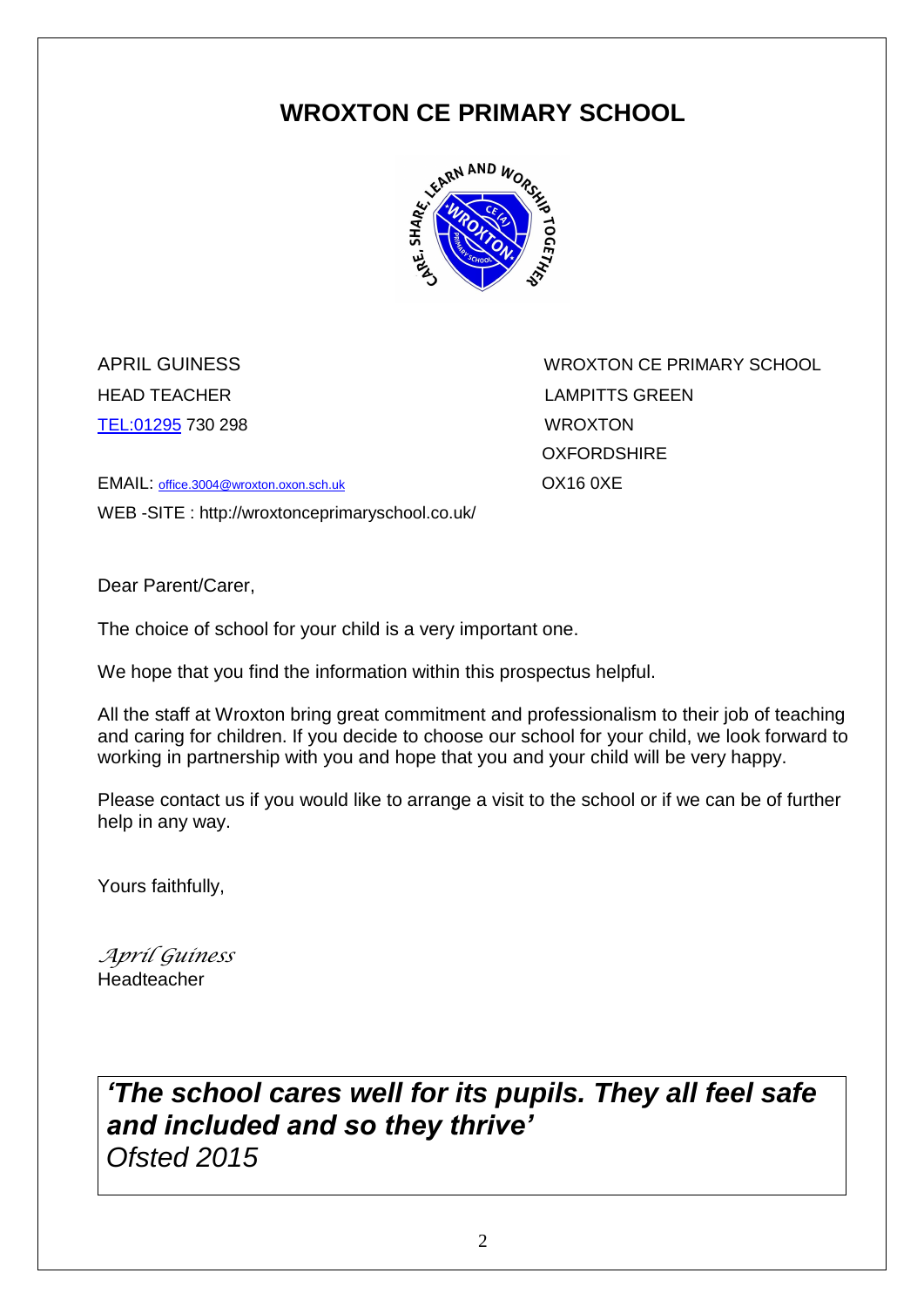

# **Wroxton School Vision Statement**

Our vision at Wroxton Church of England Primary School is to inspire all our children to achieve their full potential; valuing their uniqueness, fostering a sense of hope, aspiration and respect within a nurturing environment, inclusive of home, school, the community and the church, where learning is celebrated in all its forms.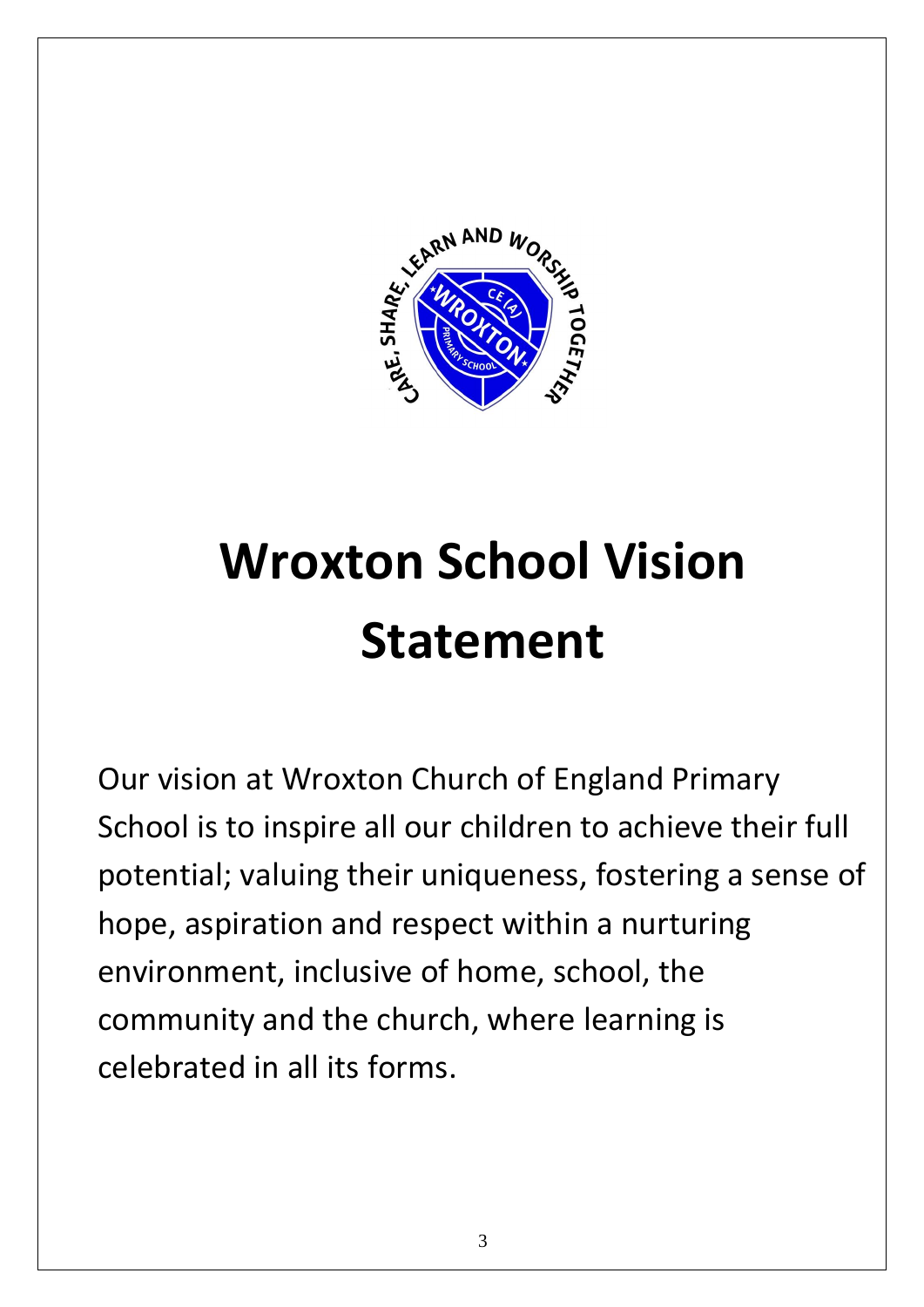### A very warm welcome to Wroxton CE Primary School

We are passionate about offering children an exciting, stimulating and rich curriculum, based on real reasons for learning. We hope that you will share with us, the belief that every child should have the opportunity to meet their potential and develop the academic, creative, social and spiritual skills that will enable them to fulfil a happy and prosperous life.

Our school enables pupils from the age of 4-11 to meet the challenges of an education that will prepare them for life in the 21st century. We use a wide range of styles and resources to excite, motivate and challenge our young people to succeed.

*'The curriculum the basics is arranged into intresting cross-curricular topics. These inspire and motivate pupils to develop their knowledge and skills across the arts, humanities and sciences, and gives them opportunities to apply their skills taught in English and mathematics' Ofsted 2015*



We aim to give every child, whatever their background or their circumstances, the support they need.

We have many excellent resources, which include Interactive Whiteboard technology in every classroom, lap-tops for use in the classroom, wild-life area, extensive school grounds and a library to amuse, inspire and inform.

*'Provision in the Reception Class is good for children of all abilities and backgrounds.' Ofsted 2015*

In our Foundation Stage we provide a wonderfully stimulating, supportive and happy leaning environment for our children. Our children learn through play and engage in adultled and child-initiated activities. All children have opportunities to explore and investigate,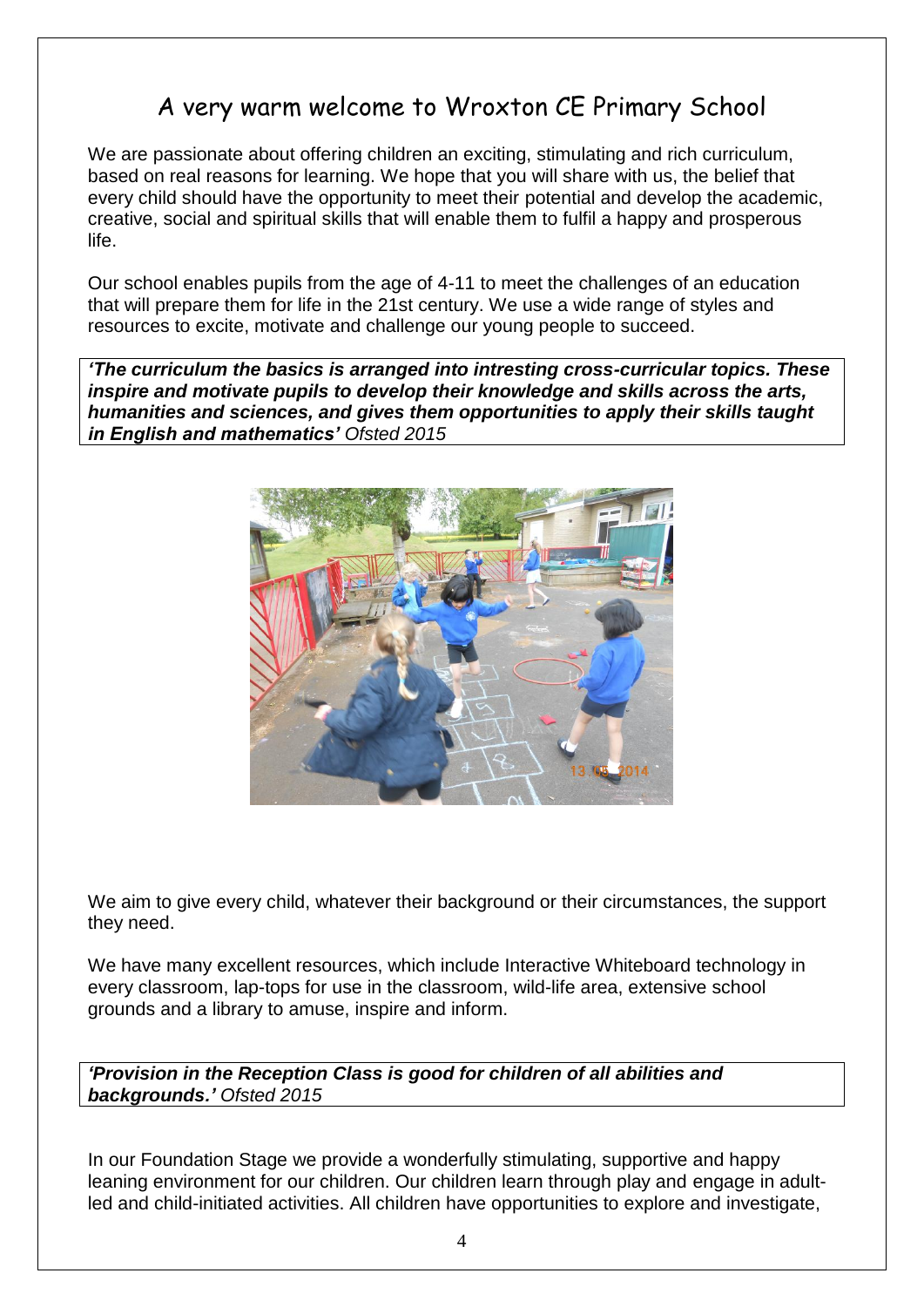developing their social, communicative, problem solving and creative skills both indoors and outside.

Every child is valued and we take pride in knowing our children well, taking time to observe how they play and planning activities with a secure understanding of each individual child's needs and interests. Through independent and supported activities, inside and outdoors. Our learning environment enhances the children's prior experiences and their individual interests, ensuring that learning is purposeful and relevant to them.

We care about children's 'Early Years' education and know that getting it right is crucial in providing the building blocks for their future. We believe it is essential that children obtain the key essentials that will support them throughout their time in education. We are committed to maximising this stage by providing a skilled team and a child-centred curriculum that puts structured play at the heart of all we do.

#### **'Teachers plan activities that promote children's learning well by engaging their interest***' Ofsted 2015*

The Foundation Stage follows the Early Years Foundation Stage Curriculum supporting the progress of the children's development in the seven key areas of learning. Parents/carers are able to meet with teachers daily as they drop their children off in the morning and pick them up at the end of the day. We believe that this partnership provides the best start for children and parents. Parents and carers are asked to contribute to the children's learning journals.

**'Learning journals are beautifully presented with photographs and annotations describing children's achievements. These provide an excellent record of the progress of each individual child for parents and staff as well as the children themselves.'** *Ofsted 2015*

#### **STARTING SCHOOL**

Children start school in the September of the academic year when they are five years old.

Children starting school are able to start two weeks prior to the Summer holidays for as little or as much of that time that you wish. This enables the staff to get to know the children and their parents/carers, establishing those all important relationships. It also helps the children adjust to a new environment, feel secure and settle quickly. All our Early Years staff strive to ensure that every child's needs are met using a personalised learning approach.

During this time all parents have a one to one meeting. We do this instead of a group meeting as it gives you the opportunity to talk about your child.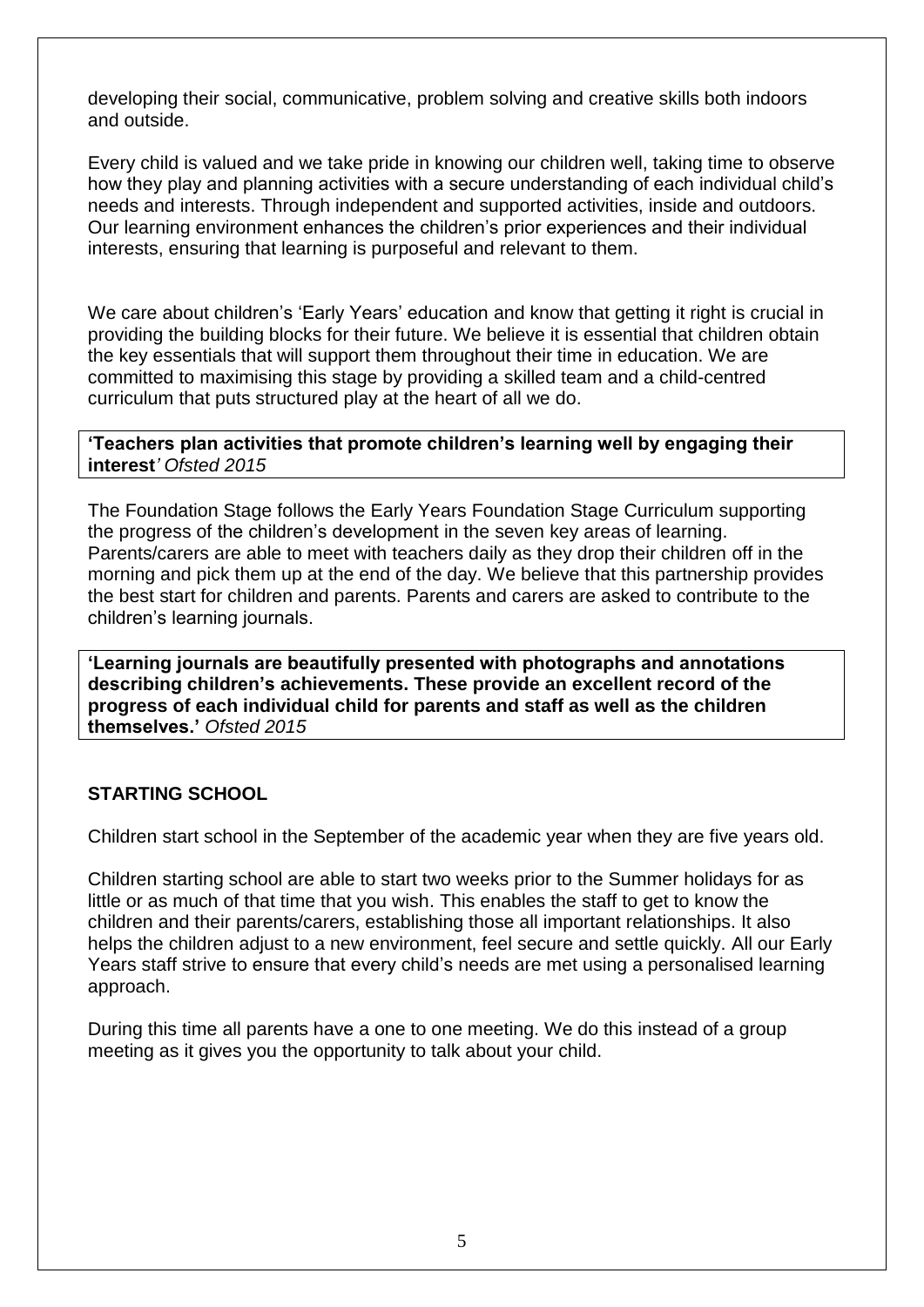

#### **School uniform consists of:**

- Black/grey school trousers/shorts or black skirt/skort or pinafore dress
- Blue sweatshirt / cardigan with school logo
- Silver/blue striped tie to be worn with shirt
- White Shirt / blouse or White Polo Shirt **with** school logo
- Black/grey socks or tights
- Blue and white gingham dress/skirt /skort
- Plain Blue or Black Shalwar Kameeze with black or blue hijab or full length black, blue or grey leggings under skirts or summer dresses.

| <b>Games Kit:</b> | School logo PE top                                        |
|-------------------|-----------------------------------------------------------|
|                   | <b>Blue shorts</b><br>Track suit for outdoor cold weather |
|                   | Trainers (separate from school shoes)                     |

- **Overs** For children wishing to play on the field when it is wet/muddy they need to bring in clothes that can be worn over their uniform. These need to be in a separate bag from their PE kit. Separate shoes/trainers will be required.
- **Shoes** Sensible school shoes or sandals. No flip flops.

Your child will also need:

- Book bag 1st one free of charge as a present from school.
- P.E bag
- Wellington boots and waterproof trousers and jacket or a waterproof all-in-one.
- A Painting Apron ( Dad's old shirt/T-Shirt)
- A spare set of clothes (In case of an accident!)

**Backpacks etc. are not allowed as we have no room in our cloakrooms to store them**.

**No jewellery, other than watches and small stud earrings, is permitted in school. No jewellery of any kind may be worn for physical activities. Children are expected to be able to remove their own stud earrings for physical activities, or you need to supply plasters to cover them.**

**No makeup. Nail varnish other than clear will not be permitted.** All hair, if long enough, MUST be tied back. Plain, simple hair bands can be worn.

**No jewellery other than watches and small stud earrings is permitted in school. No jewellery of any kind may be worn for physical activities. Children are expected to be able to remove their own stud earrings for physical activities, or you need to supply plasters to cover them.**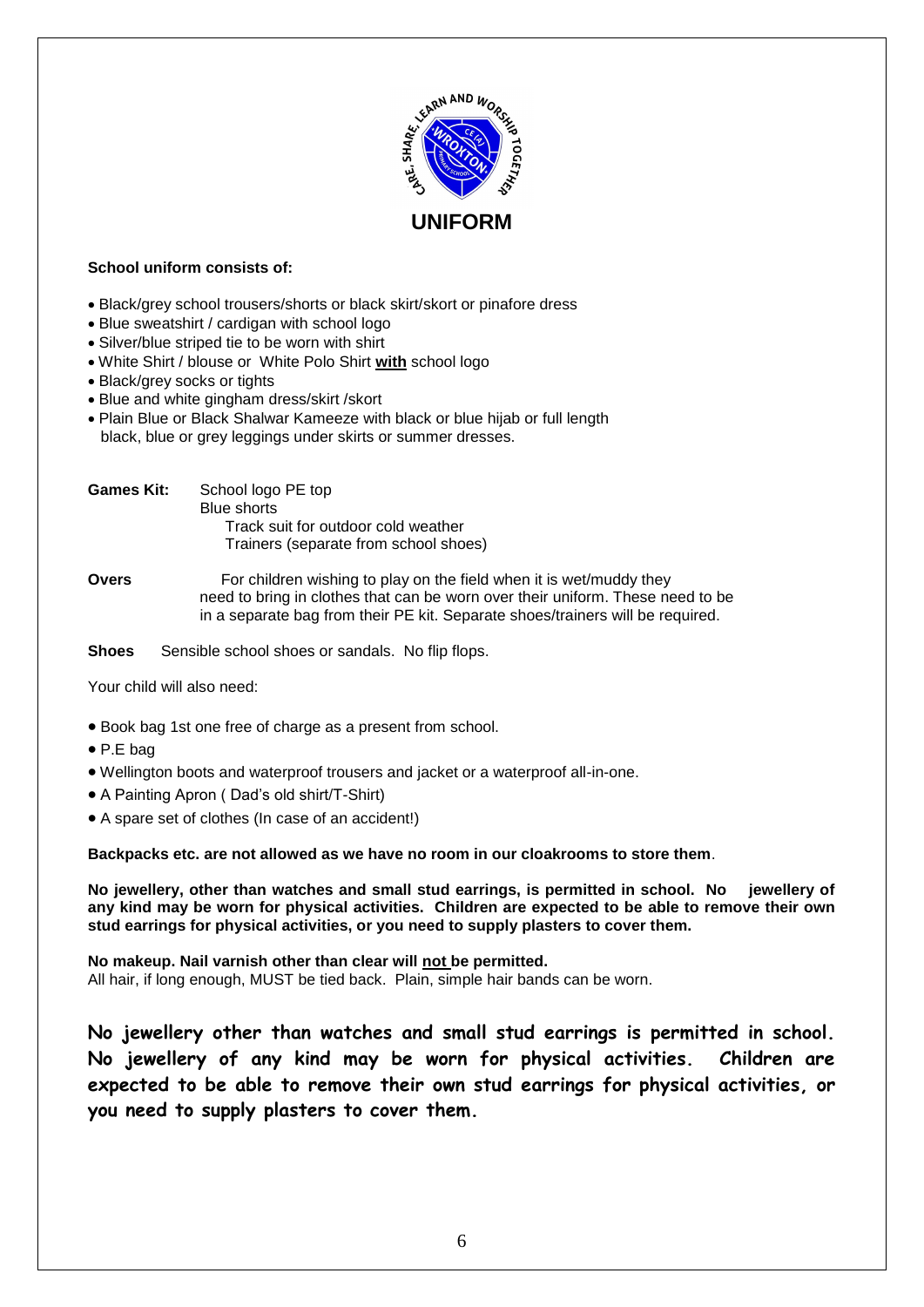#### **LOST PROPERTY**

We do not have a central lost property box. We do encourage parents to label their children's clothes. We ask you and the children to leave things where they see them as the children usually know where they have left something. It is only once it has been moved that it becomes lost! If your child does lose an item, please talk to their class teacher and we will always try and help to locate missing items.

#### **OUR SCHOOL DAY**

Morning - 8.45am – 12.00am (11.45 am for foundation Stage) Lunch - 12.00am – 1.00pm (11.45 am for foundation Stage) Afternoon – 1.00pm – 3.00pm

#### **LUNCH TIME**

Children have a choice of cooked meals served in school or a packed lunch from home. Hot school meals are free for all children in Foundation Stage and Key Stage 1. They cost £2.30 and are provided by The School Lunch Company and cooked on site.

#### **FREE SCHOOL MEALS**

If you are in receipt of the following support payments, you are entitled to receive a free school meal for your child:

- Income Support (IS)
- **Income Based Job Seekers Allowance (IBJSA)**
- Child Tax Credit (as assessed by Inland Revenue)
- Support under part VI of the Immigration and Asylum Act 1999

Please contact the school office in the first instance.

Even if you do not wish to take up your entitlement, please let us know that you are entitled, as a major component of our budget is based on the number of families entitled to free school meals.

Lunchtime supervisors ensure that the children are looked after at this time of day and take good care that any disputes or fallouts are quickly resolved. From time to time minor accidents happen where first-aid needs to be given. If your child has bumped their head they will be given a wrist band or we will phone you.

#### **CONTACTS**

The office is open daily from 8.45am to 5.00pm. If there is no answer then please leave a message.

It is important that the school has a telephone number where you can be contacted during the school day in the case of an emergency, and the name and telephone number of your child's doctor. If there is any change in this information, please notify the school office immediately.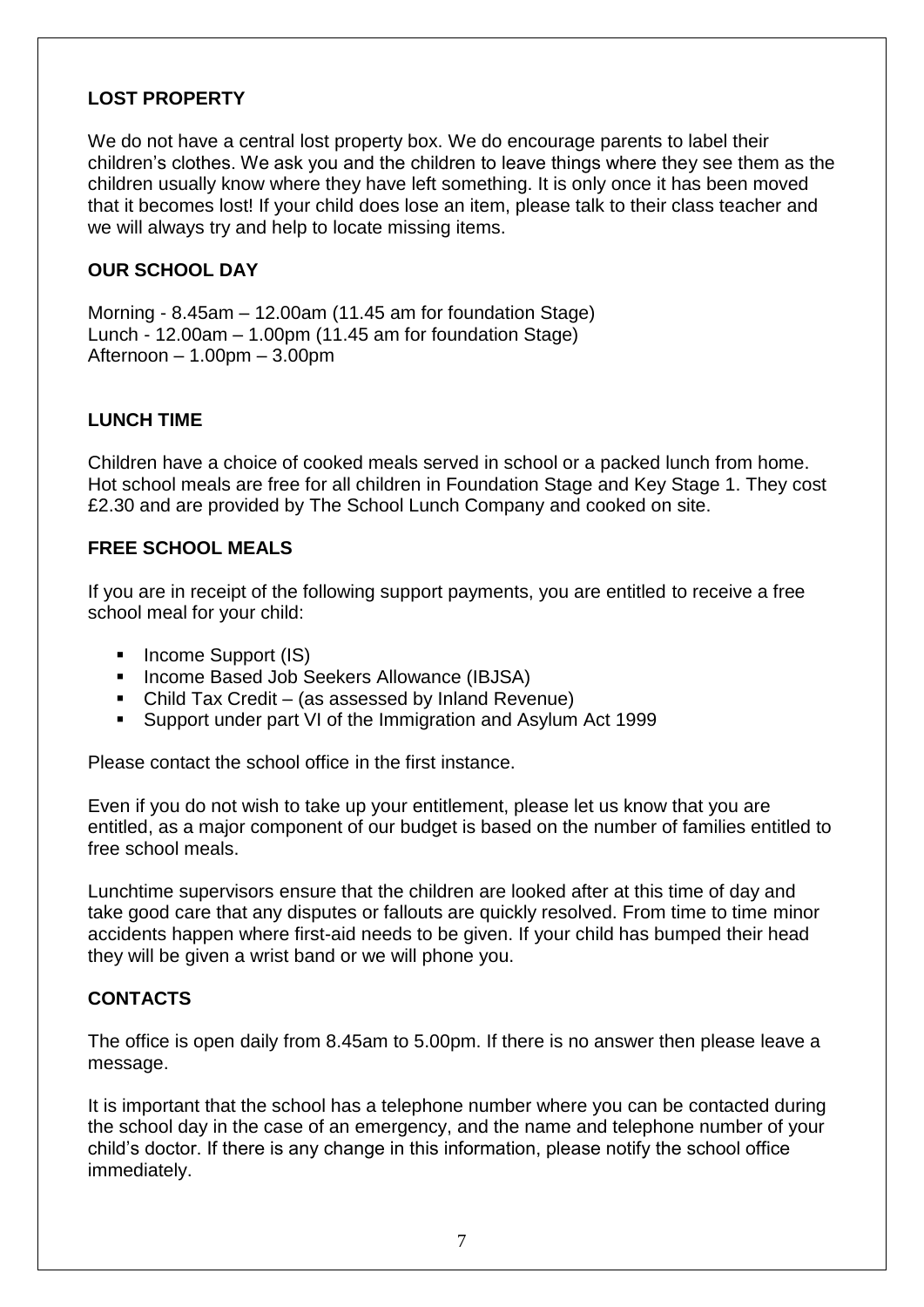#### **ATTENDANCE AND ABSENCE**

We are required to set a target for overall absence. Some schools will also be required to set targets for pupil groups whose absence exceeds a given threshold (e.g. 'persistent absentees' with 20% or more absence). If a child's attendance falls below 90%, parents will be contacted.

If for any reason your child is unwell, please contact the school to let us know as soon as possible. If we do not hear from you, we will telephone you that morning to find out why your child is absent.

#### **HOLIDAYS**

A list of school holidays for the current year is available from the school office and the web site. This list will help you to plan your own holidays to coincide with school holidays as far as possible, thus avoiding any loss of schooling for your child.

We are committed to providing the very best education possible for your child. There is a close link between attendance and progress. Holidays taken in term time are usually unauthorised, unless there are exceptional circumstances.

#### **COLLECTIVE WORSHIP**

#### **The aim of collective worship is:**

- to enable children to consider spiritual, moral and social issues
- to enable children to explore their own beliefs and those of others
- to encourage participation and response;
- to develop an understanding of the worship of God
- to develop a sense of awe and wonder

We have strong links with All Saints Church in the village. We go to church on the last Tuesday of term and for Harvest, Mother's Day and Christmas.

Reverend John Reader visits school each Tuesday to lead collective worship for the children.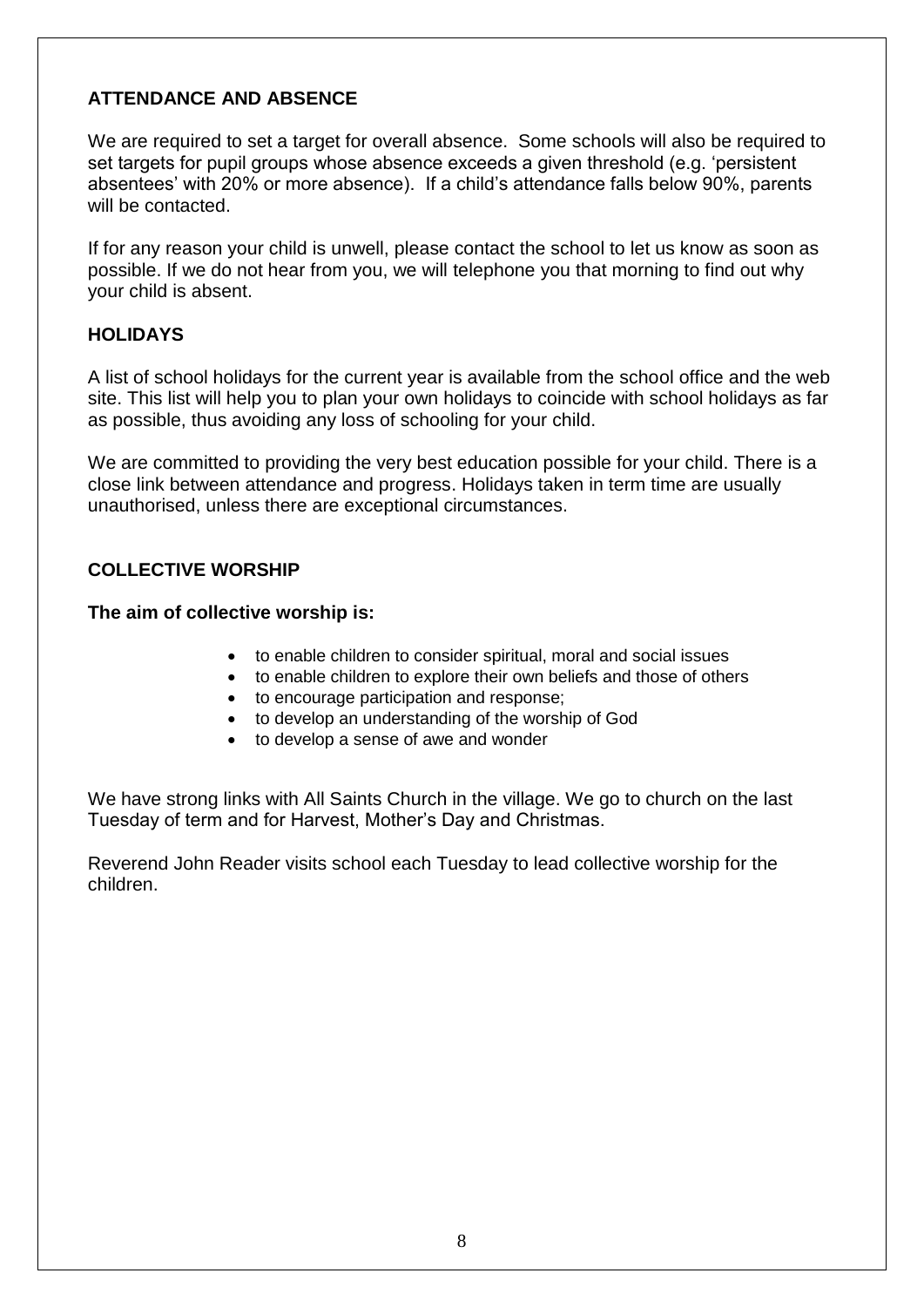#### **HOME LEARNING**

We believe that children benefit from home learning. We also believe that this should be offered in a way that doesn't cause stress or difficulties at home. As a result, we have devised Home Learning challenges that support the learning in school and encourage a creative approach. Teachers are very aware that some pupils find homework very difficult so we ensure that there is time for children or parents to see your teacher if this is the case. Subjects such as reading, multiplication tables and spelling are areas that home can support at all times. If you have any questions as how to best support your child, your son or daughters class teacher will be able to help. Hearing your child read and encouraging them to practise their multiplication tables, are also important ways in which you can help your child with their learning.

#### **SWIMMING**

Children in KS2 attend swimming at Sibford School. We ask parents to make a voluntary contribution towards the cost of the coach. This contribution is currently £15.

#### **SCHOOL COUNCIL**

At Wroxton, we believe that everyone should have a voice. Our School Council meetings involve all children from Year 1 – Year 6. The children join a School Council group made up of children from Year 1 – Year 6 and everyone has an opportunity to share their thoughts and views.

#### **What is the School Council?**

- An inclusive, structured, meeting time for discussion and decision-making
- An opportunity for children to raise issues and concerns
- An opportunity for staff to consult all pupils

#### **Why have a School Council?**

- To help children develop responsible attitudes
- To improve behaviour
- To create a feeling of belonging, encourage listening to others and develop selfconfidence
- To improve pupil/teacher relationships
- To give children hands-on experience of curriculum issues including PHSE and **Citizenship**

#### **How does the School Council work?**

A teacher leads the meetings. Children are encouraged to listen to each other, respond to questions and share their ideas with the group.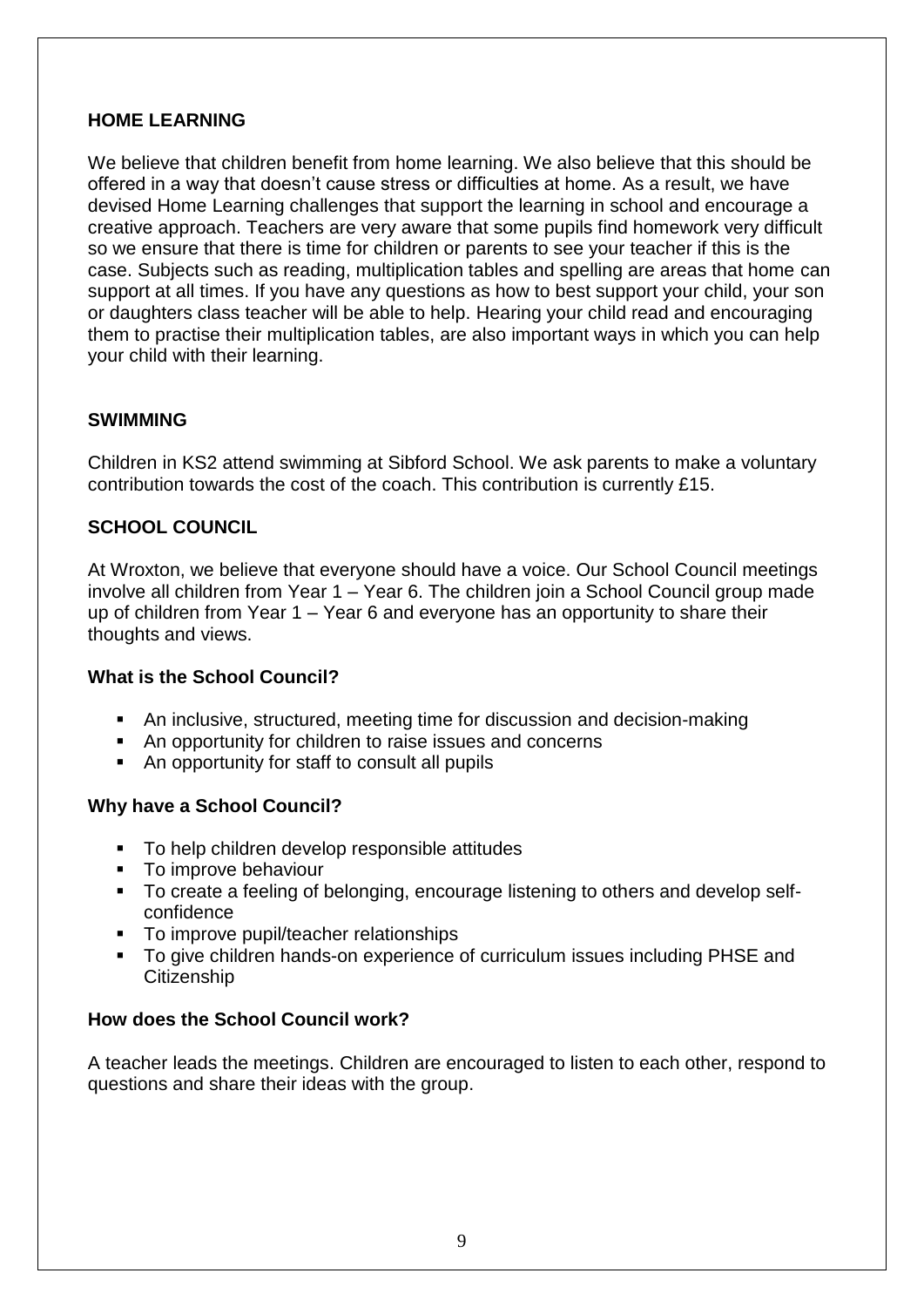#### **SAT's**

In Year 2 and Year 6 children take SAT's (Standard Assessment Tests).

In Year 2 these are more informal: teachers record a level for reading, writing and maths based on the evidence from their work. These scores are not published, but your child's teacher will share their progress with you.

In Year 6, the children are tested in a more formal way. They take exams in maths, reading, spelling, punctuation and grammar and science (if selected). The children are tested on a range of skills and knowledge that have been learnt throughout their school career. We ensure that the children are well prepared for these tests, which might mean some extra homework in the build-up. Pupil's results are published in July. These results are used by the local authority to judge the effectiveness of the school. For the children, it is just one of the many ways in which we monitor their progress.

#### **EXTRA CURRICULAR ACTIVITIES**

At Wroxton we are committed to creating un-limited opportunities for all our pupils. We provide a wealth of extra-curricular activities for children of all ages before, during and after school. We offer a diverse range that makes the most of our excellent resources and staff knowledge and expertise. Details of clubs on offer are sent out at the beginning of each term. All teachers run clubs as well as some outside providers.

#### **SPECIAL EDUCATIONAL NEEDS (SEND)**

At Wroxton, we make provision for pupils with a wide range of needs: learning, physical, medical, emotional and behavioural. We meet the needs of these pupils through careful planning of lessons, specific resources alongside our highly skilled team of teachers and teaching assistants. Our Special Educational Needs Coordinator works with parents, staff and pupils as well as other agencies such as the Educational Psychologist service to ensure the best possible opportunities are provided for every child with special needs.

We do all we can to ensure that all pupils, regardless of any special need, are fully involved in school life. We have an excellent and proven record with our pupils who encounter some form of difficulty with their learning. We believe that the key to this is building a strong and trusting relationship with parents and professionals.

#### **PUPILS WITH DISABILITIES**

At Wroxton CE Primary School, we are committed to ensuring equality of education and opportunity for disabled pupils, staff and all those receiving services from the school. We aim to develop a culture of inclusion and diversity in which people feel free to disclose their disability and to participate fully in school life. The achievement of pupils with disabilities is monitored and we use this information to ensure inclusive teaching. We make reasonable adjustments to make sure that the school environment is as accessible as possible. At Wroxton CE Primary School, we believe that diversity is a strength, which should be respected and celebrated by all those who learn, teach and visit here.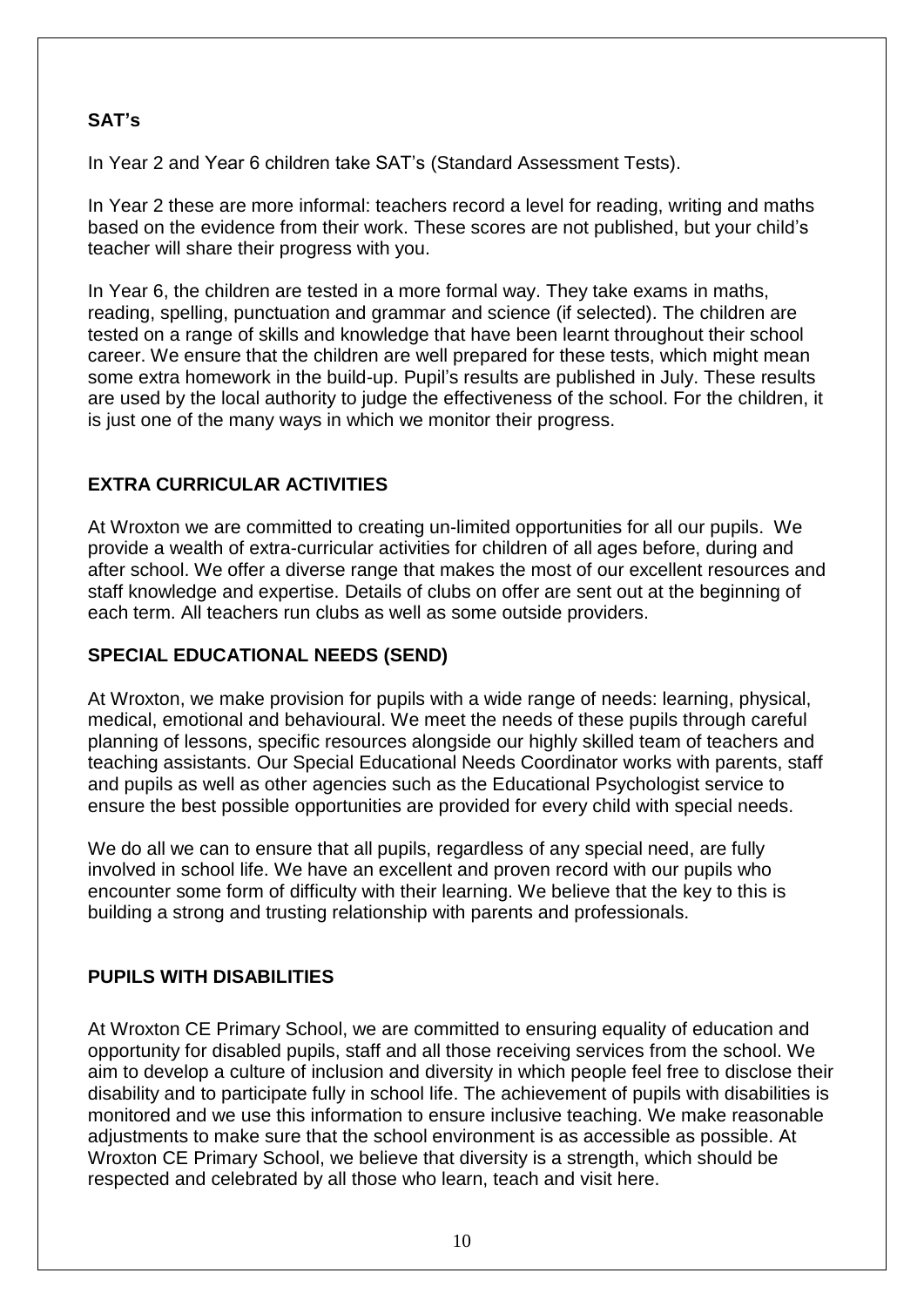#### **REPORTING TO PARENTS**

At the end of each academic year, each child will bring home a written report. This will include information about the progress made and targets for the future. Parents are offered two consultation evenings throughout the year to discuss their child's progress, November and March. We have a Monitoring and Assessment policy, which is reviewed regularly and set targets for every child. Your child will bring home their target folder each week for you to see and they will be asked to return it the following day.

#### **FRIENDS OF WROXTON (Parent/Teacher/Friends Association)**

Our PTFA are very active and raise in the region of £2000 per year. They arrange many fund raising activities and we are very grateful for the extra funds that enable us to buy a range of additional resources for the children. The committee are always keen to recruit new members. Please contact the school for details if you are interested

#### **PARENTAL HELP - EVERYONE HAS A SKILL!**

We are very keen to encourage parents into school. Whatever your strengths, teachers are very grateful for help and children can only benefit from the additional support.

#### **MEDICINES IN SCHOOL**

The administering of medicine to a child is the responsibility of the parent. If the parent is unavailable during the day, then a medical form must be completed, giving permission for a member of office staff to administer the medicine. All medicines must be sent into the school office in the original container and should not be decanted into another container. Medicines **MUST NOT** be kept by the pupil. The medicine must clearly state the child's name and the exact dosages and timing required as well as the name of the medicine. Should the dosage of the medicine change, a new permission form will be required.

#### **MEDICAL CHECKS**

At some time during the Reception year, the school nurse will visit to check your child's eye-sight, weight and height. Year 6 children also have their weight and height measured by the school nurse, which is a national initiative. .

As in all schools, outbreaks of head lice are all too frequent. Please check your child's hair regularly, and if you do suspect your child has head lice, please treat them with a product from the pharmacy or use the conditioner and wet-combing method. If we have a report that a child has head lice, we will send a message out to the whole class and also sibling classes so parents know to check their child's hair. We will not single a child out. As a school we ask that all hair that is long enough to be tied back is. This also includes boys. This limits the amount of hair to hair contact.

#### **ACCIDENTS IN SCHOOL**

Accidents unfortunately happen in school from time to time. In the event of your child having an accident, you will be contacted and medical attention will be sought. A number of our staff are trained in first-aid. Details of any accidents are sent home with the child. Serious accidents requiring medical/hospital treatment are recorded on official forms which are sent to County.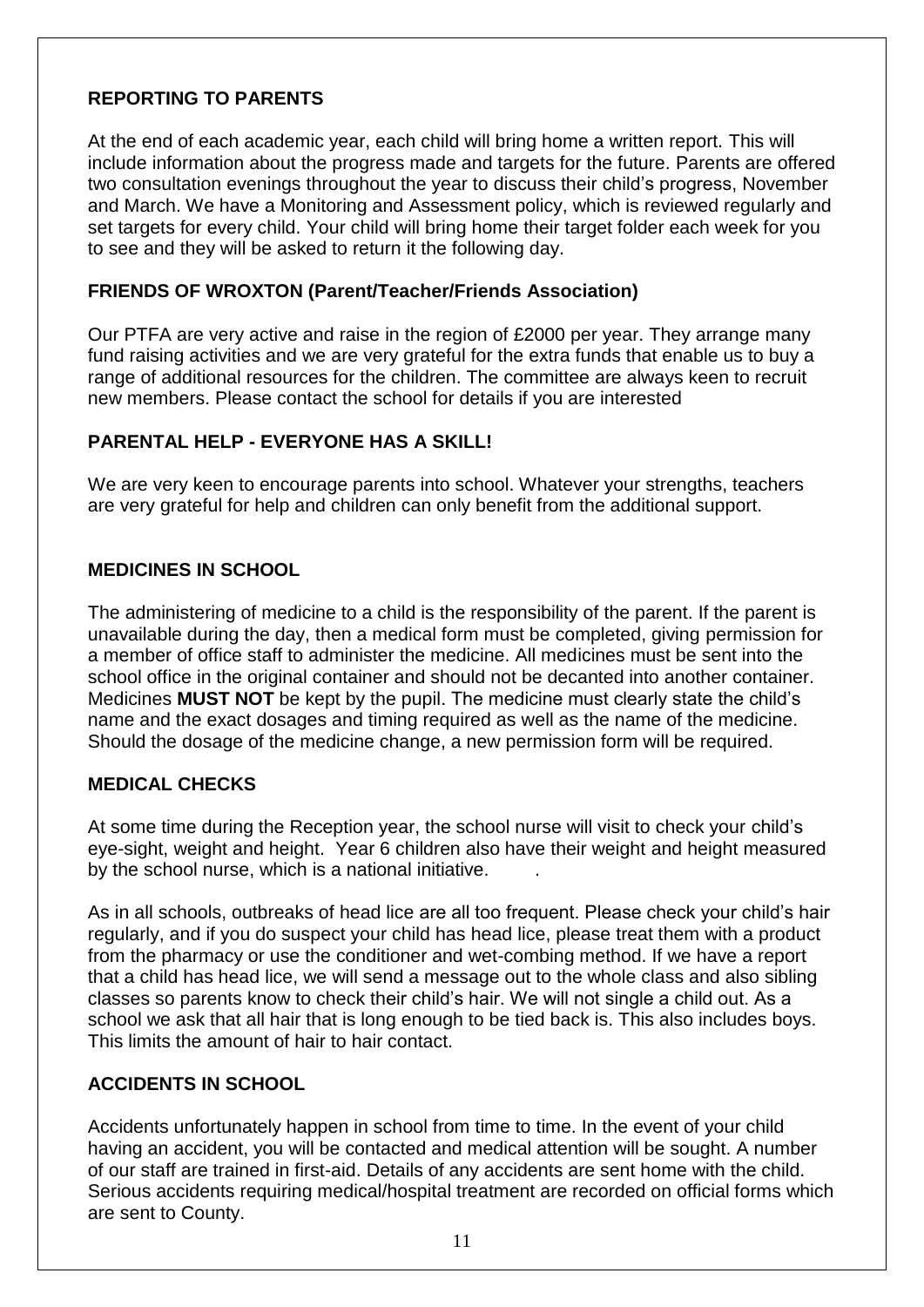#### **POLICIES**

#### **Copies of all policies are available on request.**

#### **CHARGING POLICY**

We do not charge for any of the resources or books that we use, however, from time to time there are additional charges where we require a voluntary contribution. Examples are:

- **Residential Visits**
- Educational visits off the site
- Drama workshops/theatre visits
- Art or Design and Technology resources
- Sporting events for coaches to transfer the children
- Swimming coaches

While we cannot insist parents contribute, we ask that every effort be made. We take great care to ensure that the activities support your child's learning and keep costs to a minimum. However, if donations do not meet the cost, we may have to revise our plans.

#### **BEHAVIOUR / DISCIPLINE POLICY**

Behaviour of pupils at Wroxton is very good and is often commented on by visitors. Children have many opportunities to play together and develop friendships. Our Behaviour and Discipline Policies are regularly reviewed and are based on praise and reward systems as well as clear sanctions. Sometimes children misbehave. If this happens, we ensure you are informed and if appropriate, asked to meet with the teacher, or a more senior member of staff. Our aim is to keep you informed so that, together, we can support your child in improving their behaviour.

#### **ANTI-BULLYING POLICY**

Issues relating to bullying are discussed in every class as part of our Personal, Social and Health Education programme (PSHE). Children are encouraged to tell an adult if they feel they are being bullied. We describe bullying as 'the premeditated and continuous act of aggressive behaviour to another person'. This can be physical or mental and involve great distress and anxiety for all concerned.

At Wroxton such behaviour is totally unacceptable. If you believe your child is in any way suffering from such actions, you should inform school immediately. We will listen carefully to any issues brought to us and act to stop any such behaviour. We never underestimate the seriousness of bullying and the negative effects it can have.

#### **SEX AND RELATIONSHIP EDUCATION (SRE)**

Children receive Sex and Relationship Education (SRE) throughout their time at school. All pupils follow the science curriculum that explains reproduction in plants and animals. Other aspects are covered as part of our Personal, Social and Health Education (PSHE). This is done in a very sensitive way that focuses on how happy and caring relationships are the key to fulfilment in life. The School Nurse Team use specific age-related resources that we encourage you to borrow and view for your approval at home. Parents do have the right to withdraw their children from Sex and Relationship Education sessions, although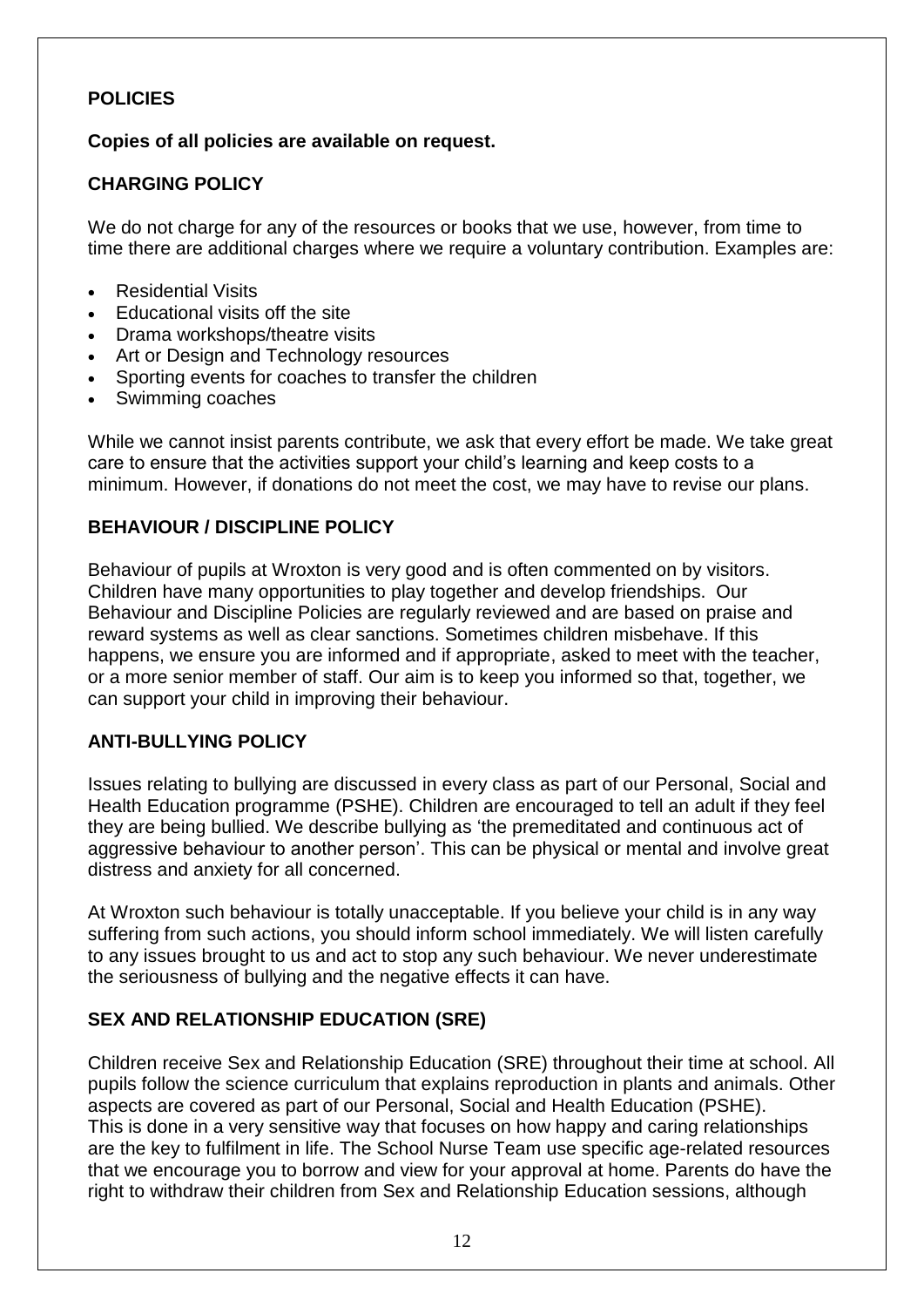this is very rare and normally as a result of a specific religious faith. If this is the case, we ask parents to provide information at home.

#### **PROTECTIVE BEHAVIOURS**

We deliver a program of work called protective behaviours. This is about children knowing how to take care of themselves at all times. As part of this program the children are taught anatomically correct vocabulary at all times.

#### **DRUGS, TOBACCO AND ALCOHOL EDUCATION**

This is taught through a rolling program that builds up year on year with a visit from the Life Education Bus. It starts with being healthy in Foundation Stage and builds up to our older pupils being taught about common prescription and non-prescription drugs, along with a basic understanding of substances and drugs such as tobacco, alcohol and caffeine. Our youngest pupils are taught how to be safe in the home. We teach that most drugs are designed to help us become well, but if mistaken, can cause harm. We also discuss the dangers of addiction and how in particular cigarettes and alcohol can damage our health.

With both these subjects, our priority is to inform and educate pupils in a caring way to prepare them for the challenges that they might face as adults.

#### **SAFEGUARDING CHILDREN STATEMENT**

The school Governing Body are accountable for ensuring effective child protection policies and procedures are in place in accordance with guidance issued by the Secretary of State, LA Guidance and locally agreed inter-agency procedures. A Safeguarding Children Report is provided annually by the Headteacher to all governors and County.

#### **HOW TO MAKE A COMPLAINT**

We hope that any complaints parents may have can be resolved by the school. Therefore in the first instance, these should be made to the Headteacher. In most cases, complaints can be dealt with at an informal level. However, if they cannot be resolved in this way, there is an agreed Local Authority (LA) complaints procedure that should be followed. The parent should submit the complaint in writing to the Clerk to the Governors (who will acknowledge receipt of the complaint and inform the LA that a complaint has been received). If the matter cannot be resolved by the Governing Body, the complaint can be referred in writing to the LA, which will arrange for an investigation to take place.

#### **ADMISSIONS POLICY**

The Governors are the admission authority for the school and places are allocated in accordance with their published arrangements. A copy of these arrangements can be found on the school website

#### **EQUALITY OF OPPORTUNITY, GENDER, DISABILITY AND ACCESS**

The staff all work very hard to ensure that all pupils are given the same opportunities and are able to access these. This is regardless of gender, race, religious background, financial circumstances or disabilities. We firmly believe that this is essential to promote a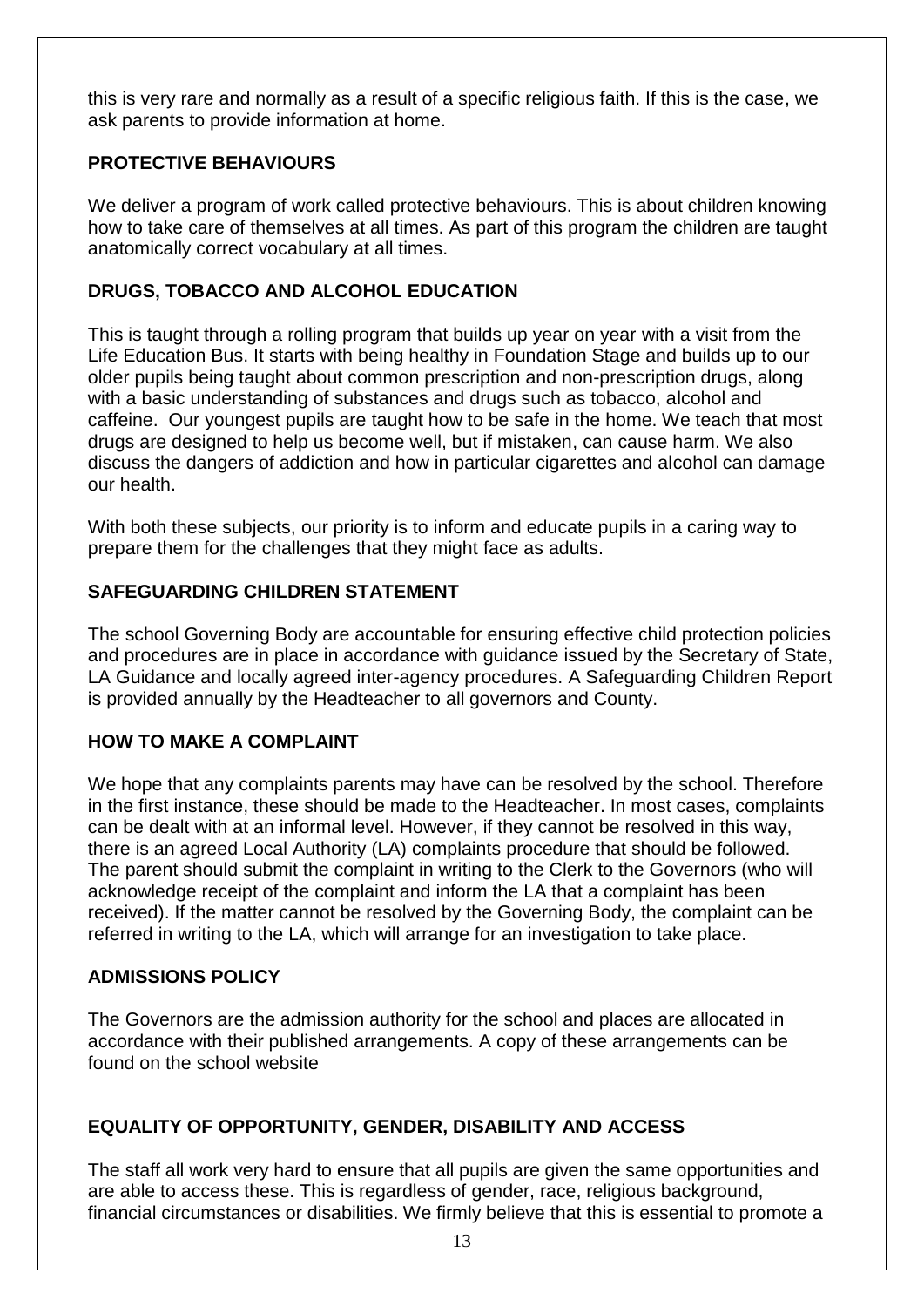fair and just school. The school has a Gender Equality Scheme, Disability Equality Scheme and Accessibility Plan, which all include action plans and are reviewed every three years. A copy of these can be obtained from the school office.

#### **EMERGENCY CLOSURE OF SCHOOL**

On very rare occasions, the school might have to close. The most likely reason for this would be due to snow or other adverse weather. If staff who live some distance from school cannot get to school, we may have to close.

If this is the case, we will do the following. Firstly we will notify the local radio stations, Heart FM and Banbury Sound. We will also send a text message.

#### **DATA PROTECTION ACT 2018**

When a pupil is admitted to the school, information is collected under the Education Regulation 2006. It will be held securely and only be disclosed to staff in the school, the Education Department and the Social Services Department.

#### **Privacy Notice**

Privacy Notice (How we use pupil information) Why do we collect and use pupil information? We collect and use pupil information under the General Data Protection Regulations 2018. Particularly under Article 6, where the information is collected and used because it is required by our academies in order to carry out the task of educating and ensuring the welfare of our pupils and students. We also collect and use pupil information in order to help pupils with additional special needs and requirements, so that we can ensure we offer the best possible support and resources to them (and their parents and carers) during their time in our academies.

We use the pupil data:

- to support pupil learning
- to monitor and report on pupil progress
- to provide appropriate pastoral care
- to assess the quality of our services
- to comply with the law regarding data sharing

#### **THE GOVERNING BODY**

The role of the governing body is to ensure that our school provides an effective education for our children and meets all the statutory requirements. This is a huge task, and our governors are committed and hard working. The day-to-day management of the school is delegated to the Head Teacher and the governors act as 'critical friends' to support any school improvement. Governors come from many areas of our community; some are parent governors, some appointed by the Diocese. If you are interested in becoming a governor, please contact the school.